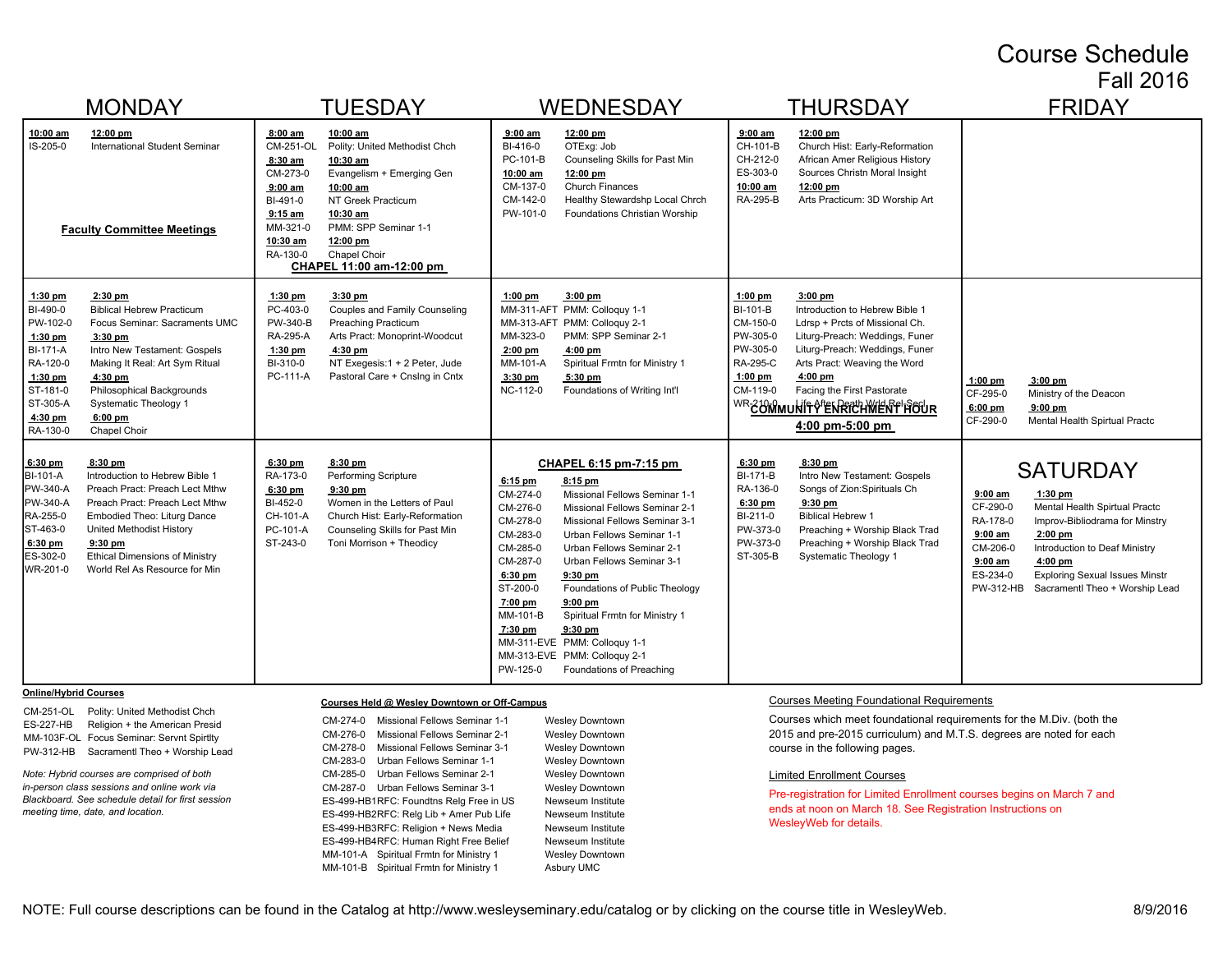

#### Biblical Interpretation

| <b>BI-101-A</b> |                 | <b>Introduction to Hebrew Bible 1</b>                                              |                     | 2.00                                                                                | Cho, Paul                  |
|-----------------|-----------------|------------------------------------------------------------------------------------|---------------------|-------------------------------------------------------------------------------------|----------------------------|
|                 | М               | 6:30PM - 8:30PM                                                                    | Kresge KG-01        |                                                                                     |                            |
| <b>BI-101-B</b> |                 | Introduction to Hebrew Bible 1                                                     |                     | 2.00                                                                                | Dombkowski Hopkins, Denise |
|                 | Th              | 1:00PM - 3:00PM                                                                    | Kresge KG-01        |                                                                                     |                            |
|                 |                 |                                                                                    |                     |                                                                                     |                            |
| <b>BI-171-A</b> |                 | <b>Introduction to New Testament: Gospels</b>                                      |                     | 2.00                                                                                | Works, Carla               |
|                 | м               | 1:30PM - 3:30PM                                                                    | Kresge KG-01        |                                                                                     |                            |
| <b>BI-171-B</b> |                 | <b>Introduction to New Testament: Gospels</b>                                      |                     | 2.00                                                                                | Smith, Shively T.J.        |
|                 | Th              | 6:30PM - 8:30PM                                                                    | Kresge KG-01        |                                                                                     |                            |
| BI-211-0        |                 | <b>Biblical Hebrew 1</b>                                                           |                     | 3.00                                                                                | Dombkowski Hopkins, Denise |
|                 | Th              | 6:30PM - 9:30PM                                                                    | Kresge K-105        |                                                                                     |                            |
| <b>BI-310-0</b> |                 | New Testament Exegesis: I & II Peter And Jude                                      |                     | 3.00                                                                                | Smith, Shively T.J.        |
|                 | Tu              | 1:30PM - 4:30PM                                                                    | Kresge K-114        |                                                                                     |                            |
|                 |                 | This course fulfills the Biblical Distribution requirement for the M.Div. degree.  |                     |                                                                                     |                            |
| BI-416-0        |                 | Old Testament Exegesis: Job                                                        |                     | 3.00                                                                                | Cho, Paul                  |
|                 | W               | $9:00AM - 12:00PM$                                                                 | Kresge K-105        |                                                                                     |                            |
|                 |                 | Prereq: Introduction to Hebrew Bible                                               |                     |                                                                                     |                            |
|                 |                 | This course fulfills the Biblical Distribution requirement for the M.Div. degree.  |                     |                                                                                     |                            |
| BI-452-0        |                 | Women in the Letters of Paul                                                       |                     | 3.00                                                                                | Works, Carla               |
|                 | Tu              | 6:30PM - 9:30PM                                                                    | Kresge K-106        |                                                                                     |                            |
|                 |                 | Prereq: Introduction to New Testament: Epistles and Gospels                        |                     |                                                                                     |                            |
|                 |                 | This course fulfillls the Biblical Distribution requirement for the M.Div. degree. |                     |                                                                                     |                            |
| BI-490-0        |                 | <b>Biblical Hebrew Practicum</b>                                                   |                     | 1.00                                                                                | Cho, Paul                  |
|                 | M <sub>ar</sub> | 1:30PM - 2:30PM                                                                    | <b>Kresge K-114</b> |                                                                                     |                            |
|                 |                 | Prereq: Introduction to Hebrew Bible and Biblical Hebrew                           |                     |                                                                                     |                            |
| BI-491-0        |                 | <b>New Testament Greek Practicum</b>                                               |                     | 1.00                                                                                | Smith, Shively T.J.        |
|                 | Tu              | $9:00AM - 10:00AM$                                                                 | Kresge K-114        |                                                                                     |                            |
|                 |                 |                                                                                    |                     | Prereq: Introduction to New Testament: Gospels and Epistles and New Testament Greek |                            |
|                 |                 |                                                                                    |                     |                                                                                     |                            |

# Christian Teaching & Formation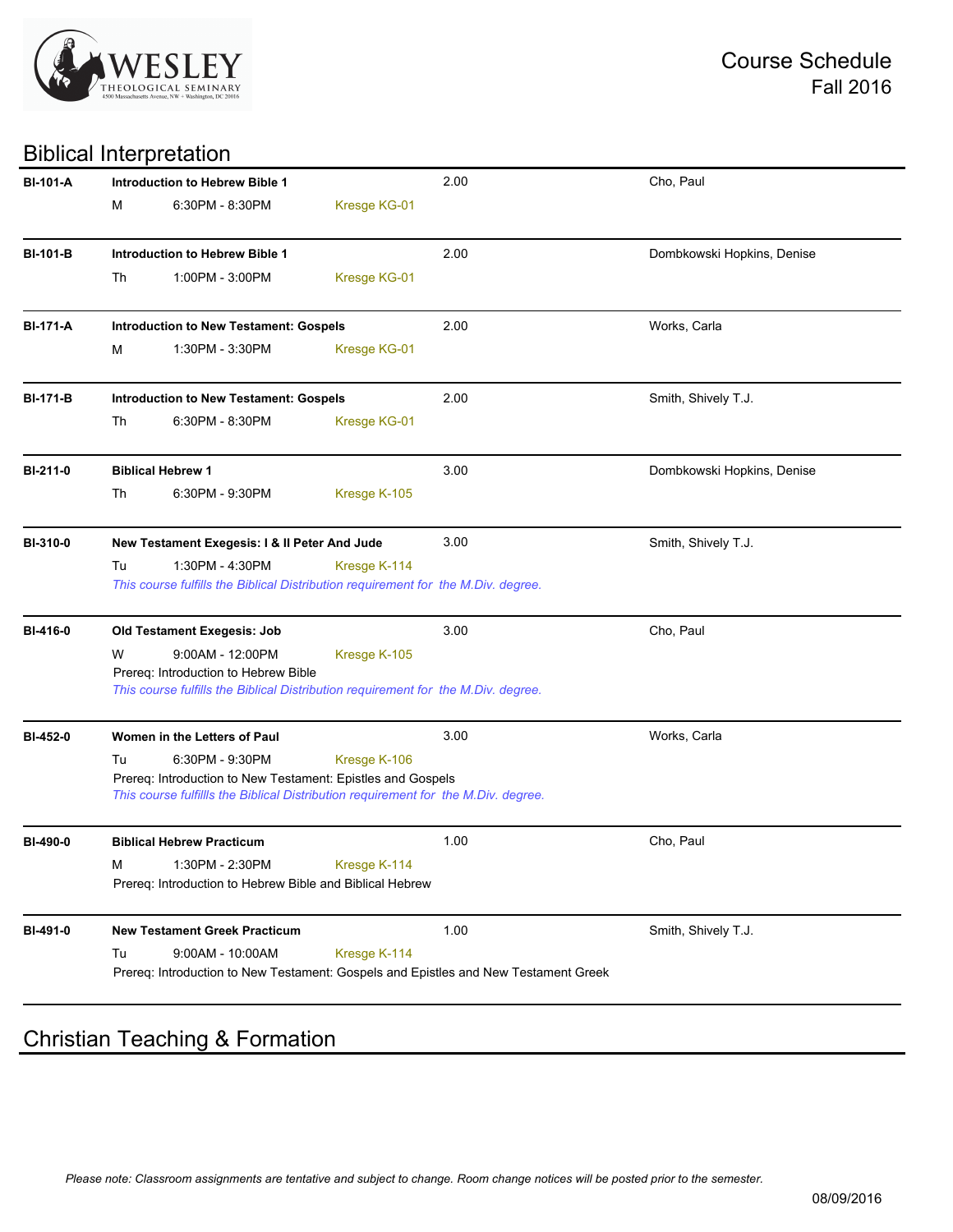

| CF-290-0        | <b>Practices</b><br>F.<br>Sa | <b>Cultivating Mental Health Through Spiritual</b><br>6:00PM - 9:00PM<br>9:00AM - 1:30PM<br>case of school closure Nov. 11-12). | Kresge KG-01 | 2.00 | Strukova, Jana<br>This course meets the following weekends: Sept. 9-10, Oct. 7-8, Nov. 4-5 and Dec. 2-4 (alternate days in |
|-----------------|------------------------------|---------------------------------------------------------------------------------------------------------------------------------|--------------|------|----------------------------------------------------------------------------------------------------------------------------|
| CF-295-0        |                              | History and Ministry of the Deacon                                                                                              |              | 2.00 | Thorpe, Jacqulyn B.                                                                                                        |
|                 | F.                           | 1:00PM - 3:00PM                                                                                                                 | Kresge K-114 |      |                                                                                                                            |
|                 |                              | <b>History of Christianity</b>                                                                                                  |              |      |                                                                                                                            |
| CH-101-A        | <b>Reformation</b><br>Tu     | The Church in History: Early Church To<br>6:30PM - 9:30PM                                                                       | Kresge KG-01 | 3.00 | Harrell, Charles L.                                                                                                        |
| <b>CH-101-B</b> | <b>Reformation</b><br>Th     | The Church in History: Early Church To<br>$9:00AM - 12:00PM$                                                                    | Kresge KG-01 | 3.00 | Danker, Ryan                                                                                                               |
| CH-212-0        |                              | <b>African American Religious History</b>                                                                                       |              | 3.00 | Mitchell, Beverly E.                                                                                                       |
|                 | Th                           | 9:00AM - 12:00PM                                                                                                                | Kresge KG-05 |      |                                                                                                                            |

# Congregational Life & Ministry

| CM-119-0 | <b>Facing the First Pastorate</b>                                                                                                                                                                                      | 2.00                                                                                                                                                                                                                                                                                                                 | Hardman-Cromwell, Youtha C. |
|----------|------------------------------------------------------------------------------------------------------------------------------------------------------------------------------------------------------------------------|----------------------------------------------------------------------------------------------------------------------------------------------------------------------------------------------------------------------------------------------------------------------------------------------------------------------|-----------------------------|
|          | 1:00PM - 4:00PM<br>Th                                                                                                                                                                                                  | Kresge K-106<br>Course will meet the following Thursdays: September 1, 15 and 29, October 6 and 20, November 3 and 17<br>and December 1 and 8 (alternate day in case of school closure, November 10). This course counts<br>toward meeting the Practices of Leadership for Ministry requirement for M.Div. students. |                             |
| CM-137-0 | <b>Church Finances</b>                                                                                                                                                                                                 | 1.00                                                                                                                                                                                                                                                                                                                 | Weems, Lovett H.            |
|          | W<br>10:00AM - 12:00PM                                                                                                                                                                                                 | Kresge K-106<br>This course will meet the second half of the semester: October 24 - December 16. This course counts<br>toward meeting the Practices of Leadership for Ministry requirement for M.Div. students.                                                                                                      |                             |
| CM-142-0 | <b>Healthy Stewardship in the Local Church</b>                                                                                                                                                                         | 1.00                                                                                                                                                                                                                                                                                                                 | Michel, Ann A.              |
|          | W<br>10:00AM - 12:00PM<br>This course will meet the first half of the semester: August 29 - October 21. This course counts toward<br>meeting the Practices of Leadership for Ministry requirement for M.Div. students. |                                                                                                                                                                                                                                                                                                                      |                             |
| CM-150-0 | Leadership & Practices of the Missional Church                                                                                                                                                                         | 2.00                                                                                                                                                                                                                                                                                                                 | Marullo, Sam W.             |
|          | Th<br>1:00PM - 3:00PM                                                                                                                                                                                                  | Kresge KG-05<br>This course counts toward meeting the Practices of Leadership for Ministry requirement for M.Div. students.                                                                                                                                                                                          |                             |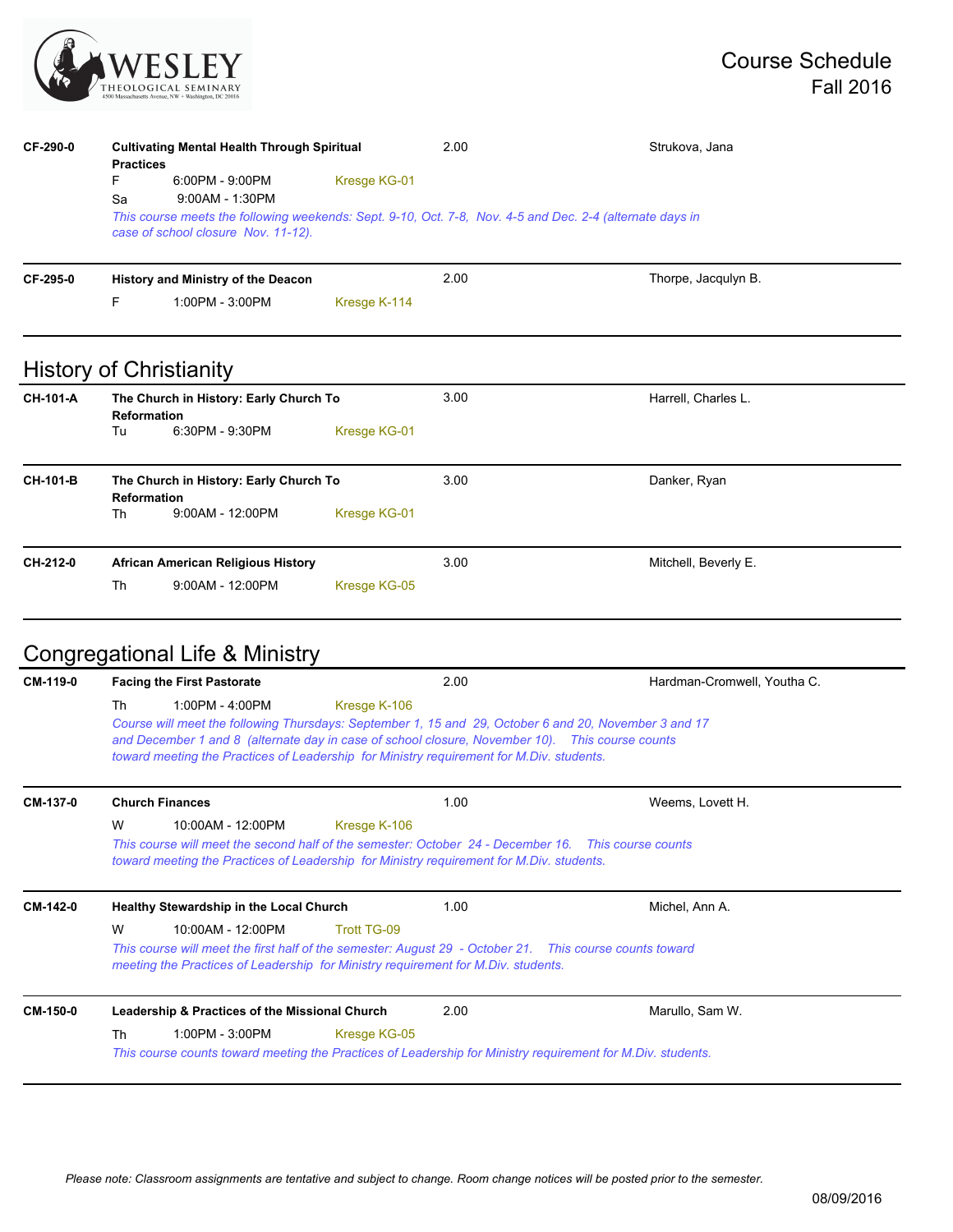

| CM-206-0         | <b>Introduction to Deaf Ministry</b>                                                                                                      |                           | $2.00 - 3.00$             | Yates, Leo Allen        |  |  |  |
|------------------|-------------------------------------------------------------------------------------------------------------------------------------------|---------------------------|---------------------------|-------------------------|--|--|--|
|                  | $9:00AM - 2:00PM$<br>Sa                                                                                                                   | Kresge K-114              |                           |                         |  |  |  |
|                  | Course will meet the following Saturdays: Sept. 10, 17 and 24, Oct. 8, 22, and 29 (alternate date in clase of<br>school closure, Nov. 5). |                           |                           |                         |  |  |  |
|                  |                                                                                                                                           |                           |                           |                         |  |  |  |
| <b>CM-251-OL</b> | Polity of the United Methodist Church                                                                                                     | 2.00                      | Online                    | Parks, Lewis A.         |  |  |  |
|                  | Tu<br>8:00AM - 10:00AM<br>This course will be held synchronously Tuesdays 8-10 am via Blackboard. Webcam capabilities required.           |                           |                           |                         |  |  |  |
| CM-273-0         | <b>Evangelism and Emerging Generations</b>                                                                                                | 2.00                      |                           | Powe, Frederick Douglas |  |  |  |
|                  | 8:30AM - 10:30AM<br>Tu                                                                                                                    | Kresge K-106              |                           |                         |  |  |  |
| CM-274-0         | <b>Missional Fellows Seminar: I/1</b>                                                                                                     | 2.00                      | <b>Wesley Dwntwn</b>      | Marullo, Sam W.         |  |  |  |
|                  | W<br>6:15PM - 8:15PM                                                                                                                      |                           | Wesley Dwntn @MVS B-103-A |                         |  |  |  |
| CM-276-0         | <b>Missional Fellows Seminar: 2/1</b>                                                                                                     | 2.00                      | <b>Wesley Dwntwn</b>      | Marullo, Sam W.         |  |  |  |
|                  | 6:15PM - 8:15PM<br>W<br>Prereq: CM-275                                                                                                    | Wesley Dwntn @MVS B-103-A |                           |                         |  |  |  |
| CM-278-0         | <b>Missional Fellows Seminar: 3/1</b>                                                                                                     | 2.00                      | <b>Wesley Dwntwn</b>      | Marullo, Sam W.         |  |  |  |
|                  | W<br>6:15PM - 8:15PM<br>Prereq: CM-277                                                                                                    | Wesley Dwntn @MVS B-103-A |                           |                         |  |  |  |
| CM-283-0         | <b>Urban Ministry Fellows Seminar: 1/1</b>                                                                                                | 2.00                      | <b>Wesley Dwntwn</b>      | Powe, Frederick Douglas |  |  |  |
|                  | W<br>6:15PM - 8:15PM                                                                                                                      | Wesley Dwntn @MVS B-102   |                           |                         |  |  |  |
| CM-285-0         | Urban Ministry Fellows Seminar: 2/1                                                                                                       | 2.00                      | <b>Wesley Dwntwn</b>      | Powe, Frederick Douglas |  |  |  |
|                  | 6:15PM - 8:15PM<br>w<br>Prereq: CM-284                                                                                                    | Wesley Dwntn @MVS B-102   |                           |                         |  |  |  |
| CM-287-0         | <b>Urban Ministry Fellows Seminar: 3/1</b>                                                                                                | 2.00                      | <b>Wesley Dwntwn</b>      | Powe, Frederick Douglas |  |  |  |
|                  | W<br>6:15PM - 8:15PM<br>Prereg: CM-286                                                                                                    | Wesley Dwntn @MVS B-102   |                           |                         |  |  |  |

# Christian Ethics/Sociology

| <b>ES-227-HB</b> | <b>Religion &amp; the American Presidency</b> | 2.00 Hybrid | McCurry, Michael D. |
|------------------|-----------------------------------------------|-------------|---------------------|
|                  |                                               |             |                     |

*Class will meet on Friday, September 2 from 8:30-10:30 a.m. Most classes will be held asynchronously on-line. The mid-term exercise will consist of participation by Skype in an afternoon conference on Saturday, October 8. If students are able to arrange their own transportation to St. Louis, they will have an option of attending in person and attending the presidential debate on October 9. Studen*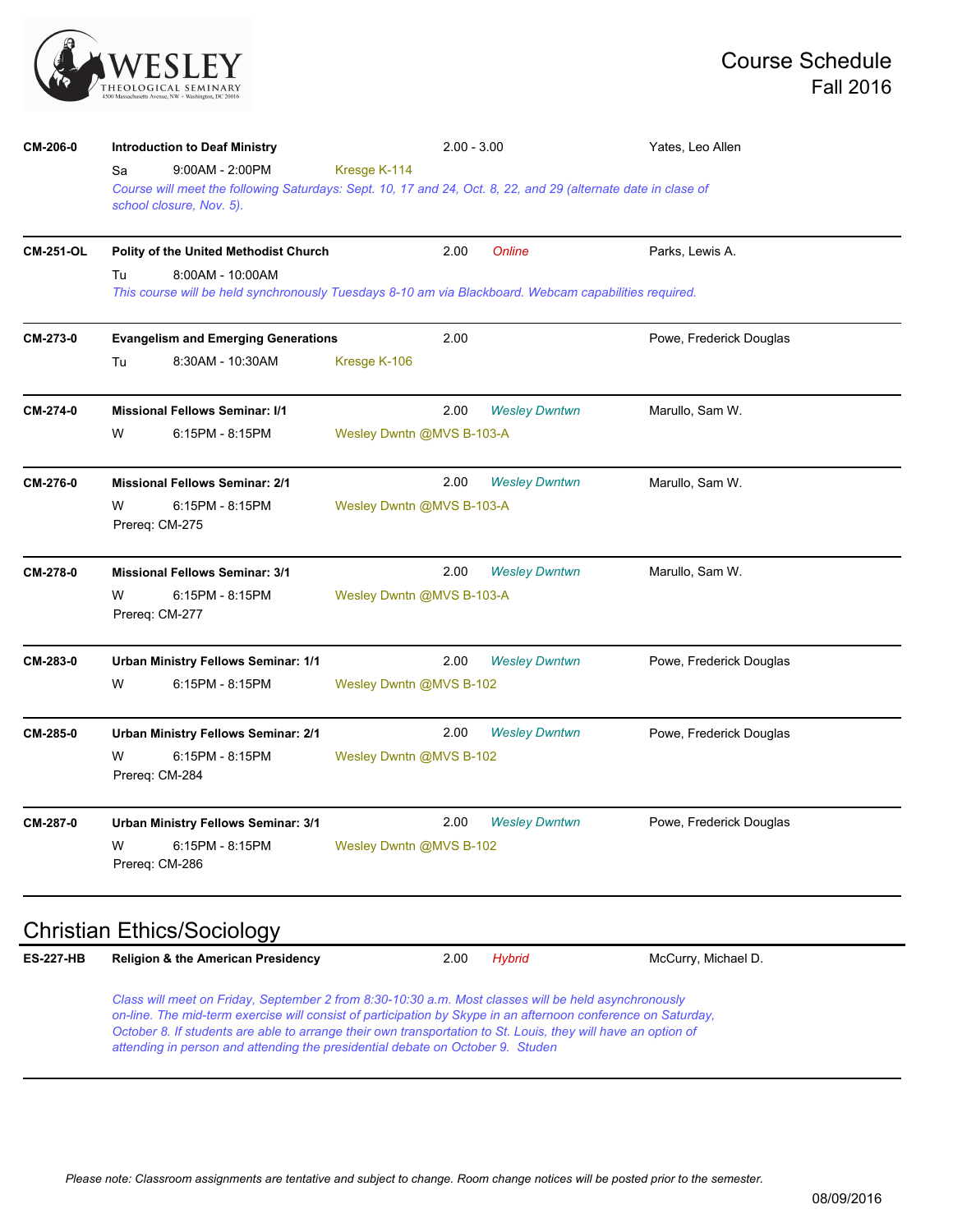

| ES-234-0          | <b>Exploring Sexual Issues in Ministry</b>                                                                                                      | 2.00         | Hardman-Cromwell, Youtha C. |  |  |  |  |
|-------------------|-------------------------------------------------------------------------------------------------------------------------------------------------|--------------|-----------------------------|--|--|--|--|
|                   | $9:00AM - 4:00PM$<br>Sa                                                                                                                         | Kresge K-105 |                             |  |  |  |  |
|                   | This course will meet on select Saturdays: September 10 and 24, October 8 and 29 and November 12                                                |              |                             |  |  |  |  |
|                   | (alternate day in case of school closure, November 19).                                                                                         |              |                             |  |  |  |  |
| ES-302-0          | <b>Ethical Dimensions of Ministry</b>                                                                                                           | 3.00         | Bush, Joseph E.             |  |  |  |  |
|                   | 6:30PM - 9:30PM<br>м                                                                                                                            | Kresge K-105 |                             |  |  |  |  |
|                   | Prereq: Introduction to Hebrew Bible, Introduction to New Testament, The Church in History and                                                  |              |                             |  |  |  |  |
|                   | Undergraduate Philosophy requirement met<br>This course fulfills the Ethics requirement for the M.Div. degree.                                  |              |                             |  |  |  |  |
|                   |                                                                                                                                                 |              |                             |  |  |  |  |
| ES-303-0          | <b>Sources of Christian Moral Insight</b>                                                                                                       | 3.00         | Elgendy, Rick               |  |  |  |  |
|                   | $9:00AM - 12:00PM$<br>Th                                                                                                                        | Kresge K-106 |                             |  |  |  |  |
|                   | Prereq: Introduction to Hebrew Bible, Introduction to New Testament, The Church in History and                                                  |              |                             |  |  |  |  |
|                   | Undergraduate Philosophy requirement met<br>This course fulfills the Ethics requirement for the M.Div. degree.                                  |              |                             |  |  |  |  |
|                   | Limited Enrollment: 0.                                                                                                                          |              |                             |  |  |  |  |
| <b>ES-499-HB1</b> | <b>Religious Freedom Center Newseum Course</b>                                                                                                  | 3.00         |                             |  |  |  |  |
|                   | Course will meet at the Newseum Institute and online. See                                                                                       |              |                             |  |  |  |  |
|                   | http://www.religiousfreedomcenter.org/academics/courses/ for schedule information.                                                              |              |                             |  |  |  |  |
|                   |                                                                                                                                                 |              |                             |  |  |  |  |
| <b>ES-499-HB2</b> | <b>Religious Freedom Center Newseum Course</b>                                                                                                  | 3.00         |                             |  |  |  |  |
|                   | Course will meet at the Newseum Institute and online. See                                                                                       |              |                             |  |  |  |  |
|                   | http://www.religiousfreedomcenter.org/academics/courses/ for schedule information.                                                              |              |                             |  |  |  |  |
|                   |                                                                                                                                                 | 3.00         |                             |  |  |  |  |
| <b>ES-499-HB3</b> | <b>Religious Freedom Center Newseum Course</b>                                                                                                  |              |                             |  |  |  |  |
|                   | Course will meet at the Newseum Institute and online. See                                                                                       |              |                             |  |  |  |  |
|                   | http://www.religiousfreedomcenter.org/academics/courses/ for schedule information.                                                              |              |                             |  |  |  |  |
| <b>ES-499-HB4</b> | <b>Religious Freedom Center Newseum Course</b>                                                                                                  | 3.00         |                             |  |  |  |  |
|                   |                                                                                                                                                 |              |                             |  |  |  |  |
|                   | Course will meet at the Newseum Institute and online. See<br>http://www.religiousfreedomcenter.org/academics/courses/ for schedule information. |              |                             |  |  |  |  |
|                   |                                                                                                                                                 |              |                             |  |  |  |  |
|                   |                                                                                                                                                 |              |                             |  |  |  |  |
|                   | Integrated Theological Studies                                                                                                                  |              |                             |  |  |  |  |
| IS-100-0          | <b>Master of Arts Integrative Seminar</b>                                                                                                       | 1.00         | Mitchell, Beverly E.        |  |  |  |  |
|                   | For students in their last semester of the MA program                                                                                           |              |                             |  |  |  |  |
|                   |                                                                                                                                                 |              |                             |  |  |  |  |
|                   |                                                                                                                                                 |              |                             |  |  |  |  |

**IS-205-0 International Student Seminar** 1.00 Santiago, Karen M 10:00AM - 12:00PM Kresge K-114 *This course is required for entering International students on an F1 visa. It will meet every other week starting the first week of classes.*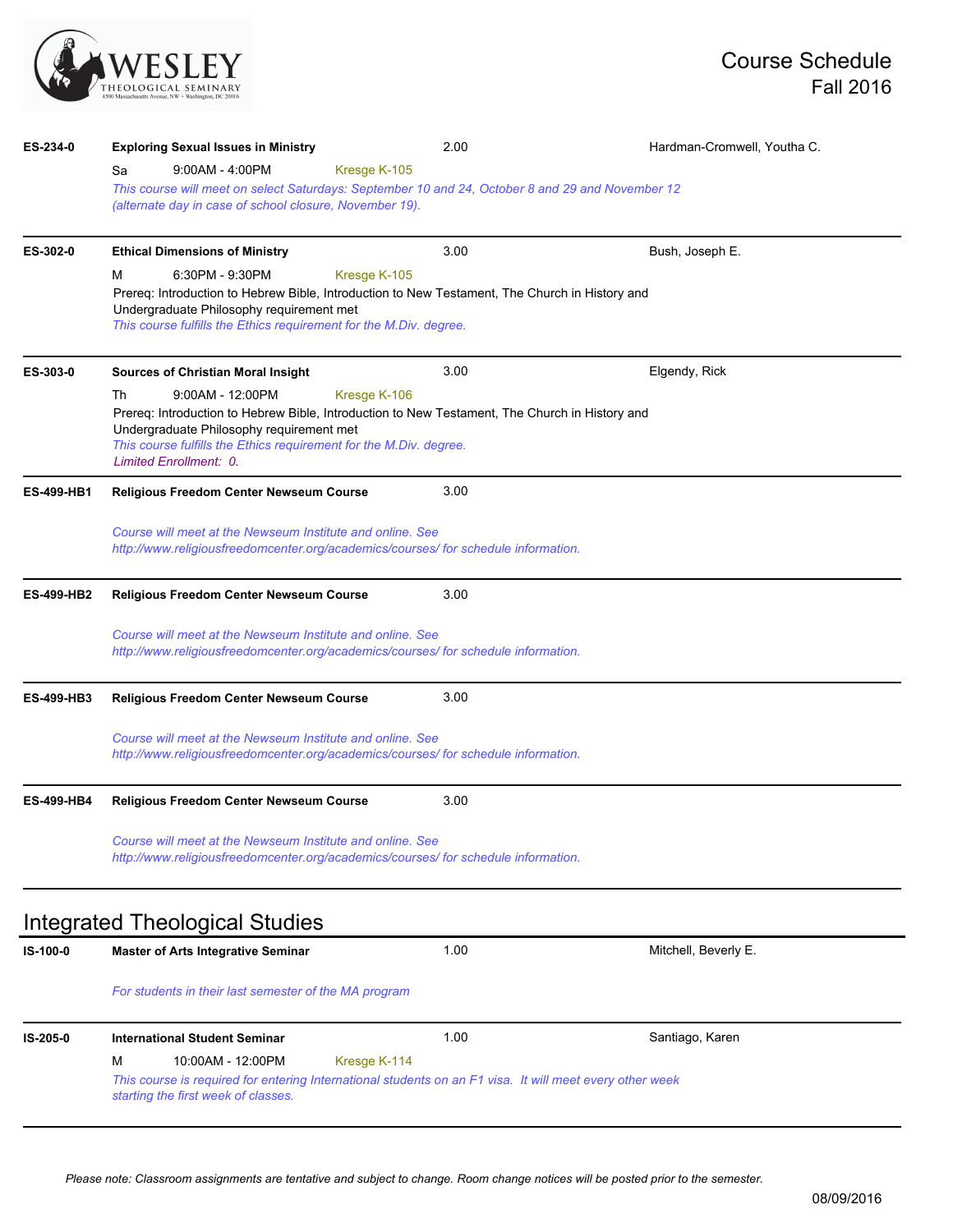

| IS-501-0          | <b>Master of Theological Studies Paper</b>                                                                                                                                                                                                                                                                                                                     |                               | 3.00 |                                         |                                         |
|-------------------|----------------------------------------------------------------------------------------------------------------------------------------------------------------------------------------------------------------------------------------------------------------------------------------------------------------------------------------------------------------|-------------------------------|------|-----------------------------------------|-----------------------------------------|
| IS-502-0          | <b>MTS Thesis Paper Research Module</b>                                                                                                                                                                                                                                                                                                                        |                               | 0.00 |                                         |                                         |
|                   | Practice in Ministry & Mission                                                                                                                                                                                                                                                                                                                                 |                               |      |                                         |                                         |
| <b>MM-101-A</b>   | Spiritual Formation for the Practice of Ministry 1                                                                                                                                                                                                                                                                                                             |                               | 2.00 | <b>Wesley Dwntwn</b>                    | Martin, Robert K.                       |
|                   | W<br>2:00PM - 4:00PM                                                                                                                                                                                                                                                                                                                                           |                               |      | Wesley Dwntn @MVS FellowsRass/Fail Only | Lee, Asa Jerome                         |
| <b>MM-101-B</b>   | Spiritual Formation for the Practice of Ministry 1                                                                                                                                                                                                                                                                                                             |                               | 2.00 | <b>Asbury UMC</b>                       | Martin, Robert K.                       |
|                   | W<br>7:00PM - 9:00PM                                                                                                                                                                                                                                                                                                                                           | <b>Asbury Fellowship Hall</b> |      | Pass/Fail Only                          | Lee, Asa Jerome                         |
| <b>MM-103F-OL</b> | <b>Focus Seminar: Servant Spirituality</b>                                                                                                                                                                                                                                                                                                                     |                               | 1.00 | Online                                  | Martin, Robert K.                       |
|                   | This course is the focus seminar for MM-101. Co-requisite: enrollment in MM-101.                                                                                                                                                                                                                                                                               |                               |      | Pass/Fail Only                          | Marullo, Sam William<br>Lee, Asa Jerome |
|                   | A note on PMM Colloguy groups: Students beginning their first year of Colloguy should register for their preferred meeting time. The PMM<br>Office will determine actual colloquy groups by mid-August. Students beginning their second year of Colloquy must register for the section<br>with the same meeting times as their previous Spring colloquy group. |                               |      |                                         |                                         |
| <b>MM-311-AFT</b> | PMM: Practice in Ministry and Mission Colloquy<br>1/1<br>W<br>1:00PM - 3:00PM<br>Prereq: MM-101 and -102, completion of Ministry and Social Sciences req., and 30 credit hours of total study                                                                                                                                                                  |                               | 1.00 | Pass/Fail Only                          | Bush, Joseph E.                         |
| <b>MM-311-EVE</b> | PMM: Practice in Ministry and Mission Colloquy                                                                                                                                                                                                                                                                                                                 |                               | 1.00 |                                         | Bush, Joseph E.                         |
|                   | 1/1<br>W<br>7:30PM - 9:30PM<br>Prereq: MM-101 and -102, completion of Ministry and Social Sciences req., and 30 credit hours of total study                                                                                                                                                                                                                    |                               |      | Pass/Fail Only                          |                                         |
| <b>MM-313-AFT</b> | PMM: Practice in Ministry and Mission Colloquy<br>2/1<br>W<br>1:00PM - 3:00PM<br>Prereq: MM-312 or MM-347                                                                                                                                                                                                                                                      |                               | 1.00 | Pass/Fail Only                          | Bush, Joseph E.                         |
| <b>MM-313-EVE</b> | PMM: Practice in Ministry and Mission Colloquy<br>2/1<br>W<br>7:30PM - 9:30PM<br>Prereq: MM-312 or MM-347                                                                                                                                                                                                                                                      |                               | 1.00 | Pass/Fail Only                          | Bush, Joseph E.                         |
| MM-321-0          | PMM: Student Pastor Program Seminar 1/1<br>9:15AM - 10:30AM                                                                                                                                                                                                                                                                                                    | Kresge KG-05                  | 1.00 | Pass/Fail Only                          | Bush, Joseph E.                         |
|                   | Tu                                                                                                                                                                                                                                                                                                                                                             |                               |      |                                         |                                         |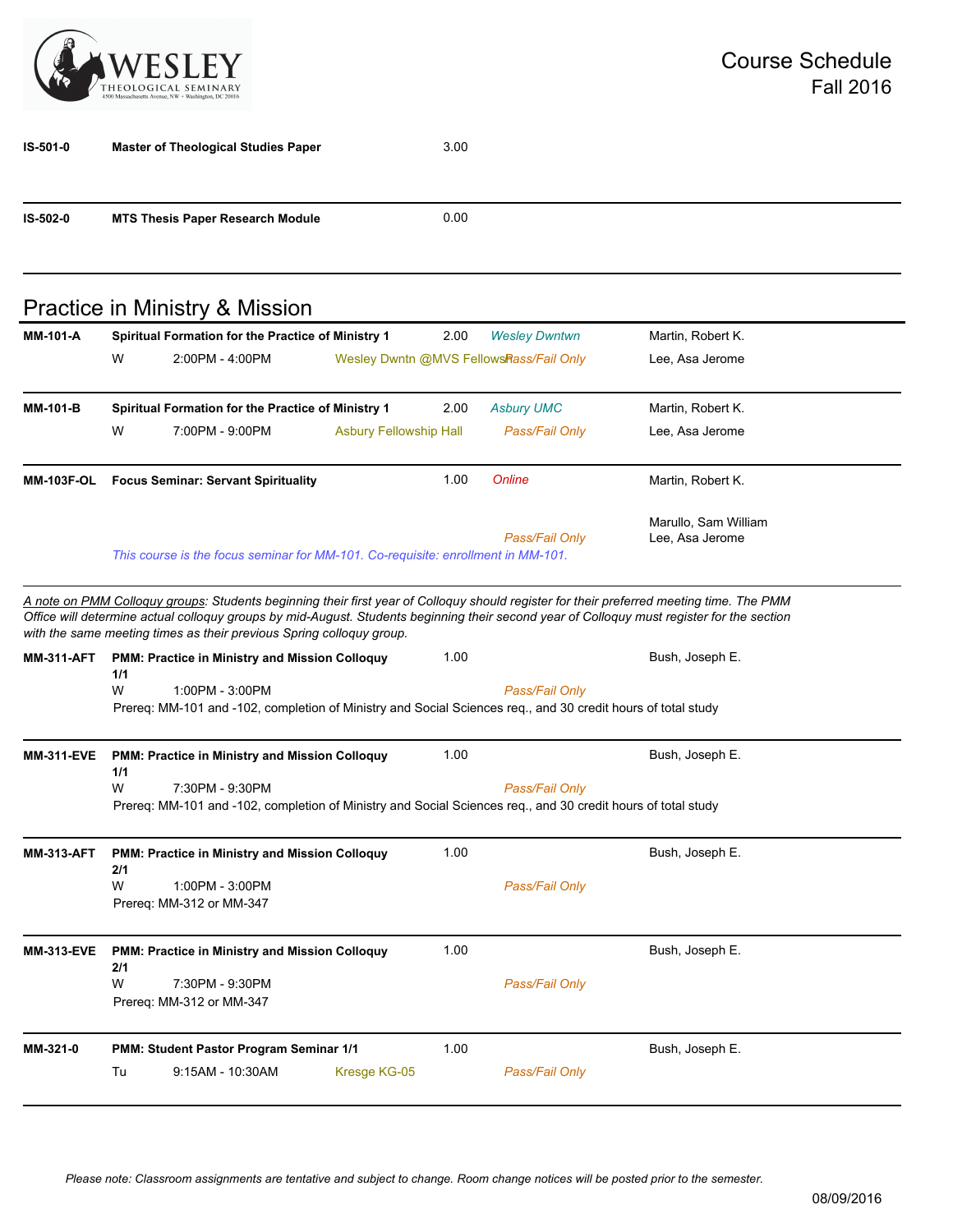

| MM-323-0 | <b>PMM: Student Pastor Program Seminar 2/1</b>                                                               | 1.00           | Bush, Joseph E. |  |  |  |
|----------|--------------------------------------------------------------------------------------------------------------|----------------|-----------------|--|--|--|
|          | W<br>1:00PM - 3:00PM<br>Prereq: MM-322                                                                       | Pass/Fail Only |                 |  |  |  |
| MM-331-0 | Internship in Ministry and Mission 1                                                                         | 2.00           | Bush, Joseph E. |  |  |  |
|          | Prereq: MM-101 and -102, completion of Ministry and Social Sciences req., and 30 credit hours of total study | Pass/Fail Only |                 |  |  |  |
| MM-350-0 | <b>PMM: Intercultural Immersion</b>                                                                          | 2.00           | Bush, Joseph E. |  |  |  |
|          | Pass/Fail Only                                                                                               |                |                 |  |  |  |
|          | Prereg: Completion of 30 credit hours.                                                                       |                |                 |  |  |  |
|          |                                                                                                              |                |                 |  |  |  |

#### Non Credit

| <b>NC-112-0</b> | <b>Foundations of Writing for International Students</b>            |                 |              | 0.00 | Stewart, Raedorah |
|-----------------|---------------------------------------------------------------------|-----------------|--------------|------|-------------------|
|                 | W                                                                   | 3:30PM - 5:30PM | Kresge K-114 |      |                   |
|                 | This course is strongly recommended for new international students. |                 |              |      |                   |

#### Pastoral Care & Counseling

| <b>Counseling Skills for Pastoral Ministry</b>                     |                    |                          | 3.00                | Johnson, Cedric C. |
|--------------------------------------------------------------------|--------------------|--------------------------|---------------------|--------------------|
| Tu                                                                 | 6:30PM - 9:30PM    | Kresge K-105             |                     |                    |
| <b>PC-101-B</b><br><b>Counseling Skills for Pastoral Ministry</b>  |                    | 3.00                     | Comstock, Joanne P. |                    |
| W                                                                  | $9:00AM - 12:00PM$ | Kresge KG-05             |                     |                    |
| <b>PC-111-A</b><br><b>Pastoral Care and Counseling in Contexts</b> |                    |                          | 3.00                | Koppel, Michael S. |
| Tu                                                                 | 1:30PM - 4:30PM    | Kresge K-106             |                     |                    |
| <b>Couples and Family Counseling</b>                               |                    | 2.00                     | Johnson, Cedric C.  |                    |
| Tu                                                                 | 1:30PM - 3:30PM    | Kresge KG-05             |                     |                    |
|                                                                    |                    | Prereg: PC-101 or PC-111 |                     |                    |

# Preaching and Worship

| PW-101-0        | <b>Foundations of Christian Worship</b>                                        | 2.00         | Sokolove, Deborah      |  |
|-----------------|--------------------------------------------------------------------------------|--------------|------------------------|--|
|                 | W<br>10:00AM - 12:00PM<br>Additional optional focus seminar available: PW-102. | Kresge KG-01 |                        |  |
| <b>PW-102-0</b> | <b>Focus Seminar: Sacraments UM Church</b>                                     | 1.00         | Campbell, Gina Gilland |  |
|                 | м<br>1:30PM - 2:30PM<br>This course is the focus seminar for PW-101.           |              |                        |  |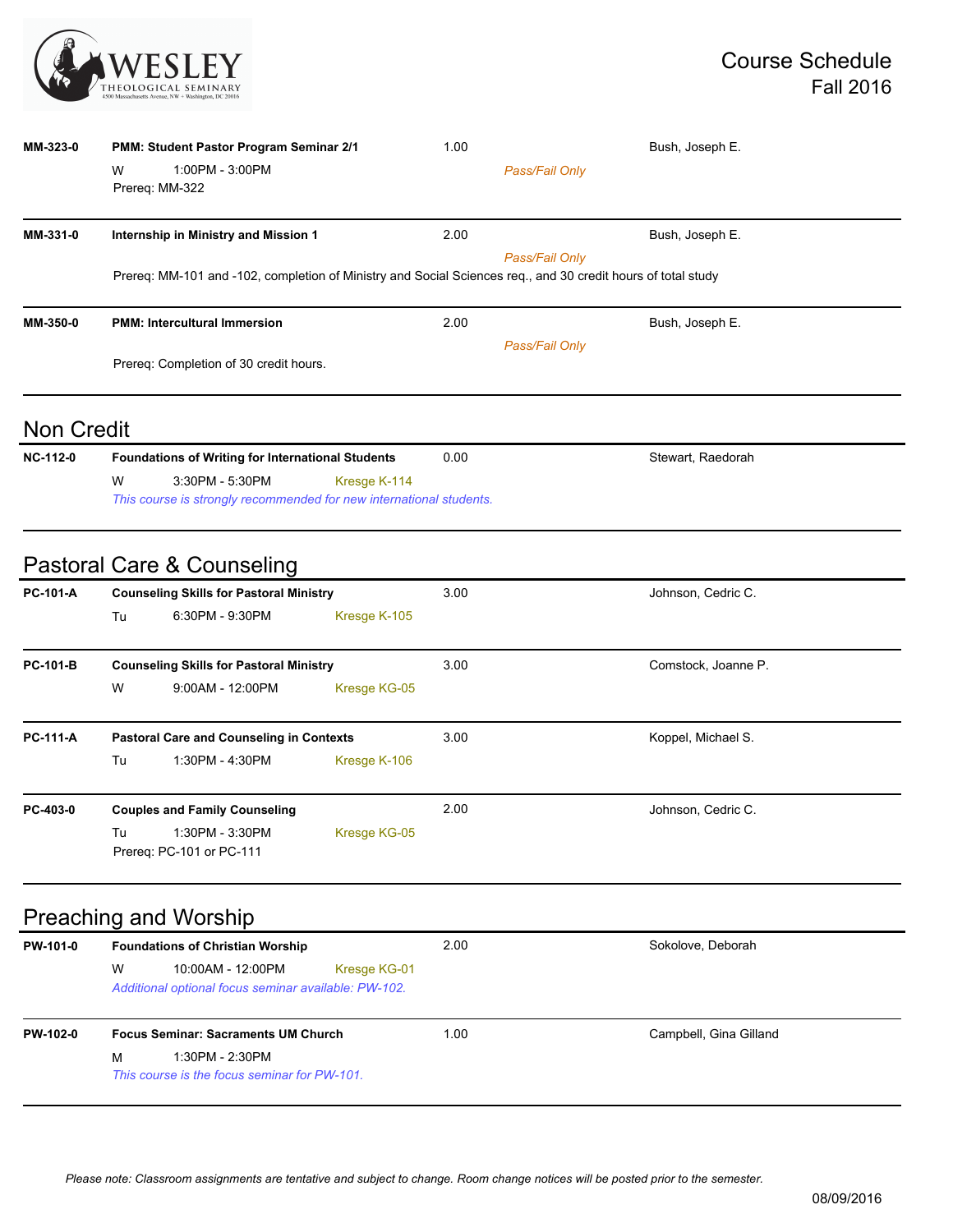

| PW-125-0         | <b>Foundations of Preaching</b>                                                                                                                                                                                                                                                                 |                                                     |                                                | 2.00          |                   | Hogan, Lucy Lind         |  |
|------------------|-------------------------------------------------------------------------------------------------------------------------------------------------------------------------------------------------------------------------------------------------------------------------------------------------|-----------------------------------------------------|------------------------------------------------|---------------|-------------------|--------------------------|--|
|                  | W                                                                                                                                                                                                                                                                                               | 7:30PM - 9:30PM                                     | Kresge KG-01                                   |               |                   |                          |  |
| PW-305-0         | Liturgics/Preaching: Weddings, Funerals, Special<br><b>Occasions</b>                                                                                                                                                                                                                            |                                                     |                                                | 2.00          |                   | Hogan, Lucy Lind         |  |
|                  | Th                                                                                                                                                                                                                                                                                              | 1:00PM - 3:00PM                                     | Trott T-102 Oxnam Chapel<br>Trott TG-12        |               |                   |                          |  |
|                  | Th<br>1:00PM - 3:00PM<br>This course counts toward meeting the Preaching & Worship requirement for the M.Div. degree.<br>Limited Enrollment: 0.                                                                                                                                                 |                                                     |                                                |               |                   |                          |  |
| <b>PW-312-HB</b> | Sacramental Theology & Worship Leadership                                                                                                                                                                                                                                                       |                                                     | 3.00                                           | <b>Hybrid</b> | Stamps, Robert J. |                          |  |
|                  | Sa<br>$9:00AM - 4:00PM$<br>Kresge KG-05<br>This hybride practicum course will meet the following Saturdays: Sept. 17, Oct. 15 and Nov. 19 (alternate<br>day in case of school closure, Dec. 2). This course counts toward meeting the Preaching & Worship<br>requirement for the M.Div. degree. |                                                     |                                                |               |                   |                          |  |
| <b>PW-340-A</b>  | <b>Preaching Practicum</b>                                                                                                                                                                                                                                                                      |                                                     |                                                | 2.00          |                   | Sayers, Elizabeth Amanda |  |
|                  |                                                                                                                                                                                                                                                                                                 |                                                     |                                                |               |                   |                          |  |
|                  | м                                                                                                                                                                                                                                                                                               | 6:30PM - 8:30PM                                     | Trott T-102 Oxnam Chapel<br>Trott TG-12        |               |                   |                          |  |
|                  | M                                                                                                                                                                                                                                                                                               | 6:30PM - 8:30PM<br>Prereg: Foundations of Preaching |                                                |               |                   |                          |  |
| <b>PW-340-B</b>  |                                                                                                                                                                                                                                                                                                 | <b>Preaching Practicum</b>                          |                                                | 2.00          |                   | Campbell, Gina Gilland   |  |
|                  | Tu                                                                                                                                                                                                                                                                                              | 1:30PM - 3:30PM<br>Prereq: Foundations of Preaching |                                                |               |                   |                          |  |
|                  |                                                                                                                                                                                                                                                                                                 | Preaching and Worship in the Black Tradition        |                                                | 3.00          |                   | Miles, Veronice          |  |
| PW-373-0         | Th                                                                                                                                                                                                                                                                                              | 6:30PM - 9:30PM                                     | Trott T-102 Oxnam Chapel<br><b>Trott TG-12</b> |               |                   |                          |  |

| RA-120-0 | Making It Real: Art, Symbol, and Ritual                                                                      |                                                                                                                 |                                                | 2.00                | Sokolove, Deborah   |  |
|----------|--------------------------------------------------------------------------------------------------------------|-----------------------------------------------------------------------------------------------------------------|------------------------------------------------|---------------------|---------------------|--|
|          | M                                                                                                            | 1:30PM - 3:30PM<br>Kresge KG-05<br>This course fulfills the Religion & the Arts requirement for M.Div students. |                                                |                     |                     |  |
| RA-130-0 | <b>Chapel Choir</b>                                                                                          |                                                                                                                 |                                                | 1.00                | Guenther, Eileen M. |  |
|          | M                                                                                                            | 4:30PM - 6:00PM                                                                                                 | Trott T-102 Oxnam Chapel<br><b>Trott TG-09</b> |                     |                     |  |
|          | Tu<br>10:30AM - 12:00PM<br>This course counts toward the Religion & the Arts requirement for M.Div students. |                                                                                                                 |                                                |                     |                     |  |
| RA-136-0 | Songs of Zion: Spirituals in the Life of The<br><b>Church</b>                                                |                                                                                                                 | 2.00                                           | Guenther, Eileen M. |                     |  |
|          | Th                                                                                                           | $6:30PM - 8:30PM$                                                                                               | Trott TG-09                                    |                     |                     |  |
|          | This course fulfills the Religion & the Arts requirement for M.Div students.                                 |                                                                                                                 |                                                |                     |                     |  |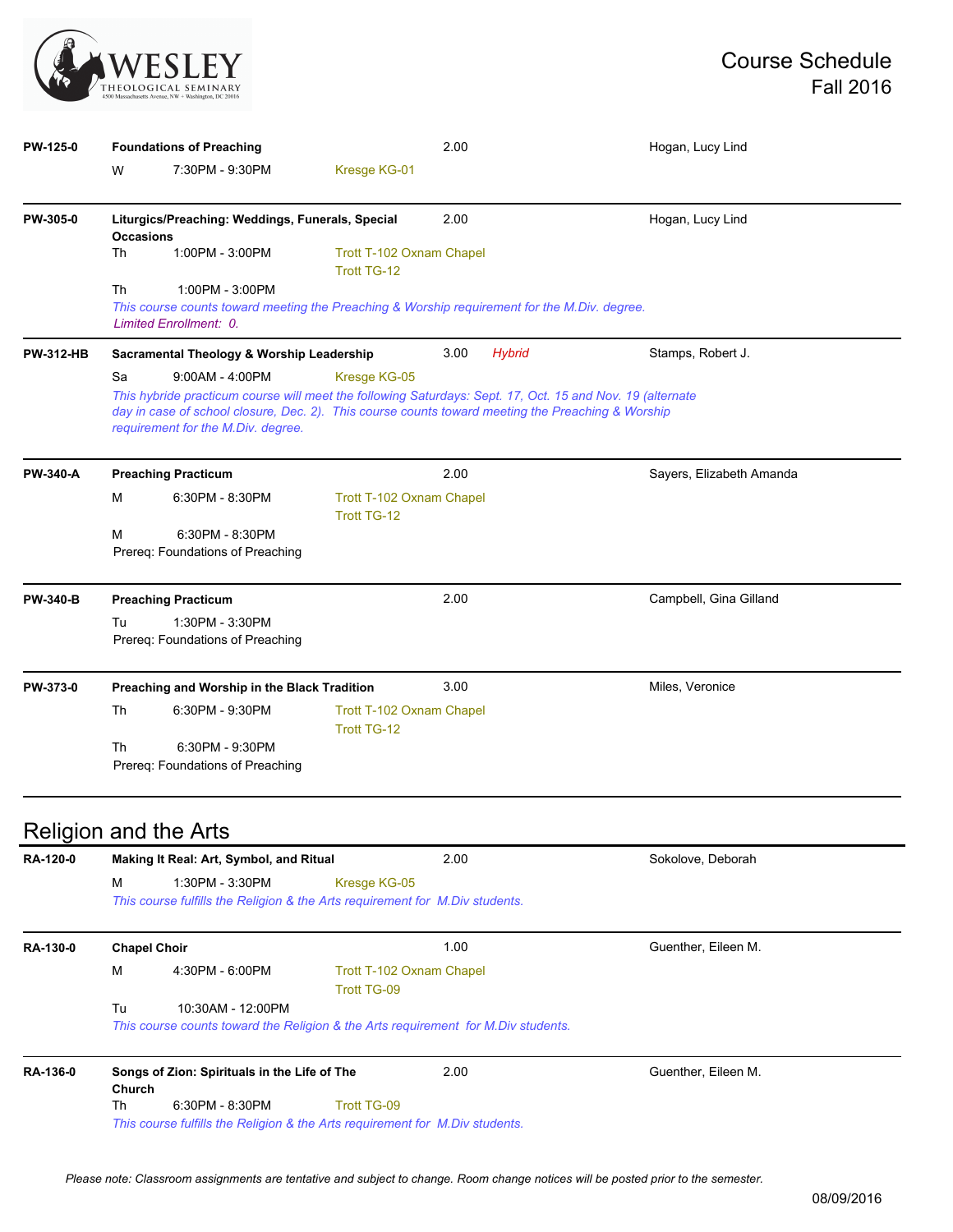

| RA-173-0        | Performing Scripture Bibliodrama                                                                                                                                                                                                                                                                                                                                                                                                                                                     | 2.00                        |  | Radosevic, Tracy A.      |  |  |  |
|-----------------|--------------------------------------------------------------------------------------------------------------------------------------------------------------------------------------------------------------------------------------------------------------------------------------------------------------------------------------------------------------------------------------------------------------------------------------------------------------------------------------|-----------------------------|--|--------------------------|--|--|--|
|                 | 6:30PM - 8:30PM<br>Tu<br>This course fulfills the Religion & the Arts requirement for M.Div students.                                                                                                                                                                                                                                                                                                                                                                                | Kresge K-101 Elderdice Hall |  |                          |  |  |  |
| RA-178-0        | Drama for Ministry: Improvisation and<br><b>Bibliodrama</b><br>$9:00AM - 1:30PM$<br>Sa<br>This course will meet on select Saturdays: Sept. 3 (9-noon), Oct. 1, 8, 22 and 29, Nov. 5 and 12 (alternate                                                                                                                                                                                                                                                                                | 2.00<br><b>Trott TG-09</b>  |  | Cole Smith, Cynthia Lisa |  |  |  |
|                 | day in case of school closure, Nov. 19). This course fulfills the Religion & the Arts requirement for M.Div<br>students.                                                                                                                                                                                                                                                                                                                                                             |                             |  |                          |  |  |  |
| <b>RA-255-0</b> | <b>Embodied Theology: Shaping Tranformative</b><br><b>Liturgical Dance</b>                                                                                                                                                                                                                                                                                                                                                                                                           | 2.00                        |  | Hoover, Josetta Roxanne  |  |  |  |
|                 | М<br>6:30PM - 8:30PM                                                                                                                                                                                                                                                                                                                                                                                                                                                                 | Kresge K-101 Elderdice Hall |  |                          |  |  |  |
| <b>RA-295-A</b> | <b>Arts Pract: Monoprint-Woodcut</b>                                                                                                                                                                                                                                                                                                                                                                                                                                                 | 1.00                        |  | Mohammed, Stacy          |  |  |  |
|                 | 1:30PM - 3:30PM<br>Tu<br>Kresge KG-06 Art Studio<br>Pass/Fail Only<br>Creating monoprints and woodcut prints from our images as a means of understanding what we have seen<br>and drawn. As part of our studio discipline we will consider sight and creativity as theological acts,<br>discussing selected passages from scripture and excerpts as from the writings of artists and theologians,<br>developing an individual vision through a series of thematic work. \$50 lab fee |                             |  |                          |  |  |  |
| <b>RA-295-B</b> | Arts Practicum: 3D Worship Art                                                                                                                                                                                                                                                                                                                                                                                                                                                       | 1.00                        |  | Birge, Patrick M.        |  |  |  |
|                 | Th<br>Pass/Fail Only<br>10:00AM - 12:00PM<br>Kresge KG-06 Art Studio<br>This course in 3D visual art provides an experience of the creative process and its relationship to human<br>growth in a Christian context. In collaboration with the instructor, each student will identify media and<br>methods that are best suited for the assigned projects. \$50 lab fee.                                                                                                              |                             |  |                          |  |  |  |
| <b>RA-295-C</b> | Arts Pract: Weaving the Word                                                                                                                                                                                                                                                                                                                                                                                                                                                         | 1.00                        |  | Kapikian, Catherine A.   |  |  |  |
|                 | 1:00PM - 3:00PM<br>Kresge KG-06 Art Studio<br>Pass/Fail Only<br>Th<br>Learn basic tapestry weaving techniques on handmade pipe looms. Engage in exercises promoting design<br>skills useful in imagining symbols. Combine learnings to create Christmas ornaments, chrismons, or small<br>gifts like bookmarks, etc. \$50 lab fee                                                                                                                                                    |                             |  |                          |  |  |  |
|                 | <b>Systematic Theology</b>                                                                                                                                                                                                                                                                                                                                                                                                                                                           |                             |  |                          |  |  |  |
| ST-181-0        | <b>Philosophical Backgrounds</b>                                                                                                                                                                                                                                                                                                                                                                                                                                                     | 3.00                        |  | Mitchell, Beverly E.     |  |  |  |
|                 | 1:30PM - 4:30PM<br>Kresge K-105<br>М<br>This course fulfills the undergraduate philosophy requirement for M.Div. students missing an undergraduate<br>philosophy course.                                                                                                                                                                                                                                                                                                             |                             |  |                          |  |  |  |
| ST-200-0        | <b>Foundations of Public Theology</b>                                                                                                                                                                                                                                                                                                                                                                                                                                                | 3.00                        |  | Elgendy, Rick            |  |  |  |
|                 | W<br>6:30PM - 9:30PM                                                                                                                                                                                                                                                                                                                                                                                                                                                                 | Kresge KG-05                |  |                          |  |  |  |
| ST-243-0        | The Art of Toni Morrison and the Problem Of                                                                                                                                                                                                                                                                                                                                                                                                                                          | 3.00                        |  | Young, Josiah U.         |  |  |  |
|                 | <b>Theodicy</b><br>6:30PM - 9:30PM<br>Tu                                                                                                                                                                                                                                                                                                                                                                                                                                             | Kresge KG-05                |  |                          |  |  |  |